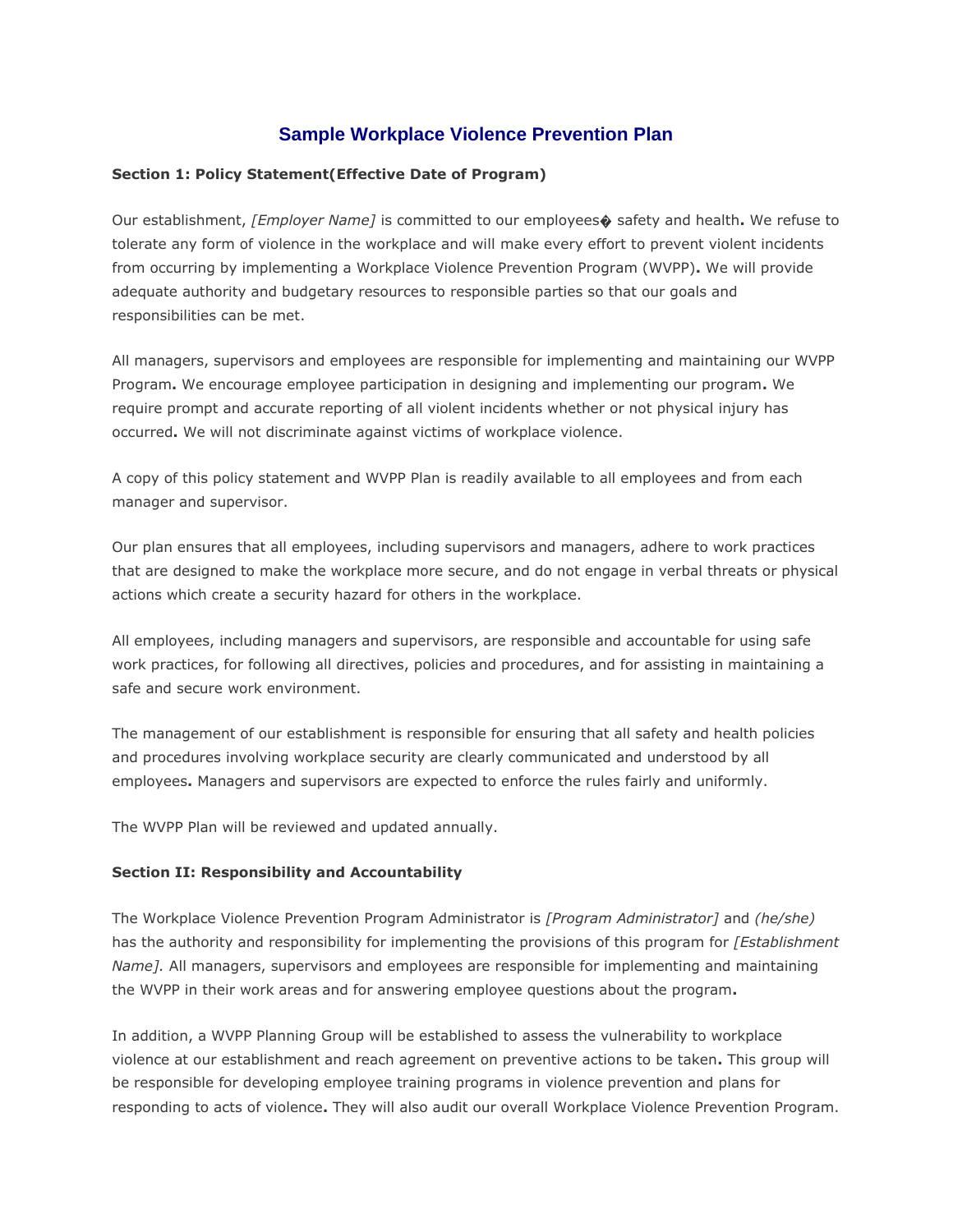The Workplace Violence Prevention Group will consist of:

|                           | Title:__________________________ |
|---------------------------|----------------------------------|
|                           |                                  |
|                           |                                  |
|                           |                                  |
|                           |                                  |
|                           |                                  |
|                           |                                  |
|                           |                                  |
|                           |                                  |
| Phone: __________________ |                                  |
|                           |                                  |
|                           |                                  |

### **Section III: Compliance**

All employees are responsible and will be held accountable for using safe work practices, for following all directives, policies and procedures, and for assisting in maintaining a safe and secure work environment.

Managers, supervisors and employees will comply with work practices that are designed to make the workplace more secure, and will not engage in threats or physical actions which create a security hazard for others in the workplace. Managers and supervisors will:

- Inform employees, supervisors and managers about our Workplace Violence Prevention Program.
- Evaluate the performance of all employees in complying with our establishment $\hat{\mathbf{\bullet}}$ s workplace security measures.
- Recognize employees who perform work practices which promote security in the workplace.
- Provide training and/or counseling to employees who need to improve work practices designed to ensure workplace security.
- Discipline employees for failure to comply with workplace security practices.
- Follow established workplace security directives, policies and procedures.

Managers and supervisors will maintain an open, two-way communications system on all workplace safety, health and security issues**.** Our establishment has a communication system designed to encourage a continuous flow of safety, health and security information between management and our employees without fear of reprisal and in a form that is readily understandable**.** Our communication system consists of the following items: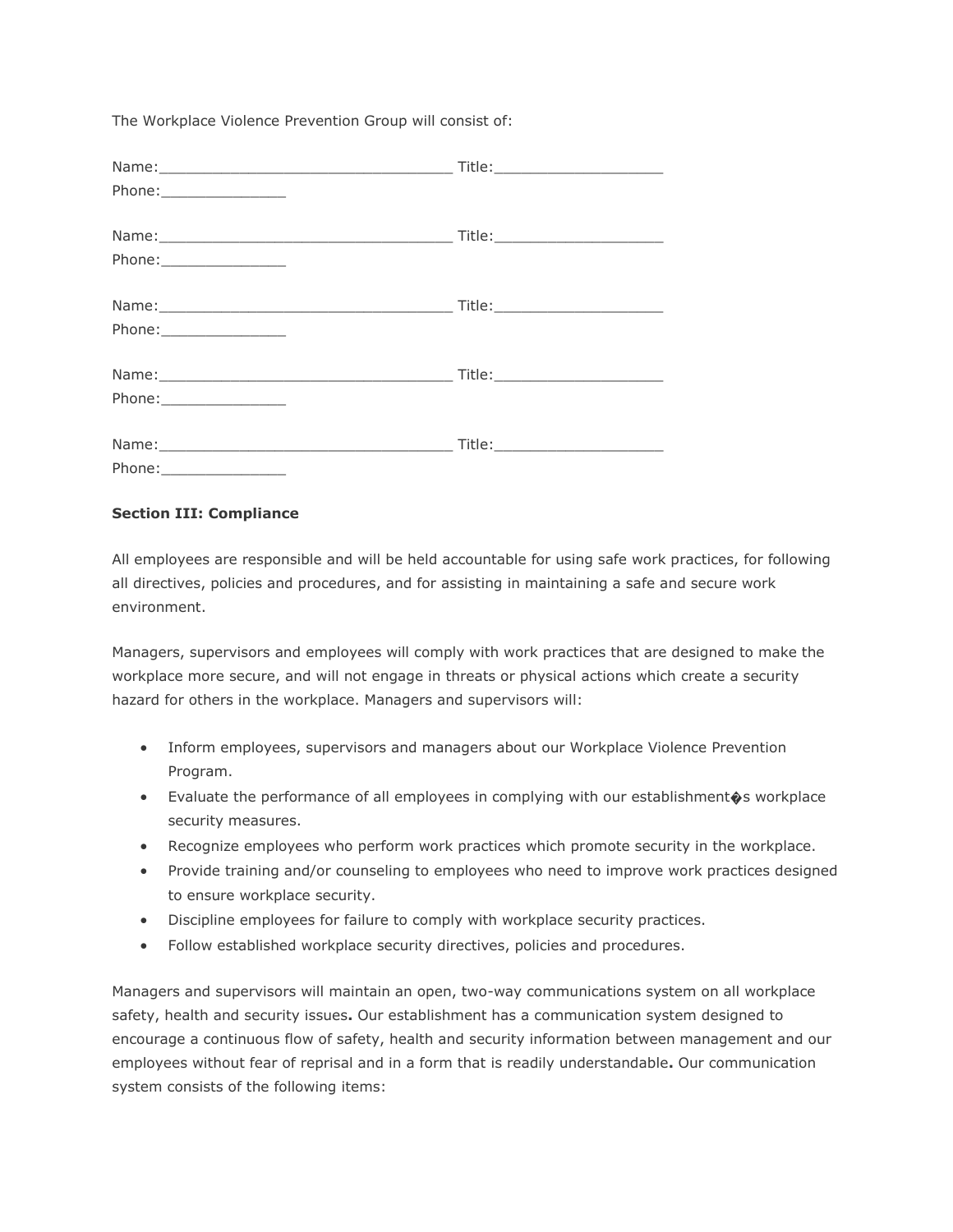- New employee orientation on our establishment $\hat{\bullet}$ s workplace security policies, procedures and work practices.
- Periodic review of our Workplace Violence Prevention Program with all personnel.
- Training programs designed to address specific aspects of workplace security unique to our establishment.
- Regularly scheduled safety meetings with all personnel that include workplace security discussions.
- A system to ensure that all employees, including managers and supervisors, understand the workplace security policies.
- Posted or distributed workplace security information.
- A system for employees to inform management about workplace security hazards or threats of violence.
- Procedures for protecting employees who report threats from retaliation by the person making the threats.
- Our establishment has fewer than ten employees and communicates with and instructs employees orally about general safe work practices with respect to workplace security.
- $\bullet$  Other:

# **Hazard Assessment**

The Workplace Violence Prevention Group will perform workplace hazard assessment for workplace security in the form of record keeping and review, periodic workplace security inspections, and a workplace survey**.** The assessment group will identify workplace violence and security issues and make recommendations to management and employees.

# **Record Keeping and Review**

Note: Care must be taken to ensure appropriate confidentiality of medical and personnel records, as required by the ADA (Americans with Disabilities Act) and other applicable regulations or policies.

Periodic updates and reviews of the following workplace violence reports and records will be made:

- Occupational Safety and Health Administration (OSHA) 200 logs
- Workplace violence incident reports
- Information compiled for recording assault incidents or near-assault incidents (i.e. Threat & Assault Log)
- **•** Insurance records
- Police reports
- Workplace survey
- Accident investigations
- Training records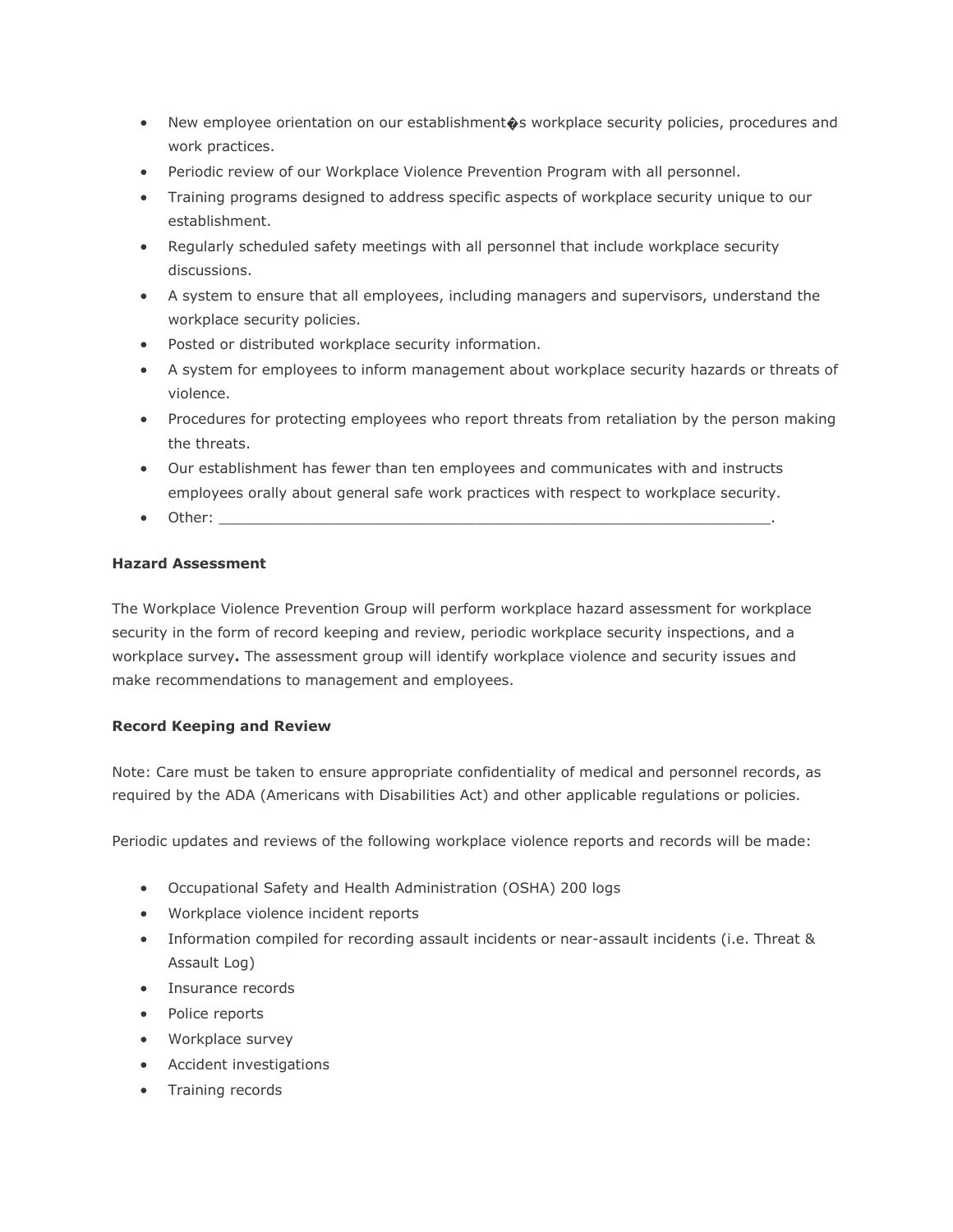- **•** Grievances
- Inspection information
- Other relevant records or information

The records review will be performed on the following schedule: \_\_\_\_\_\_\_\_\_\_\_\_\_\_\_\_

# **Workplace Security Inspections**

Periodic inspections to identify and evaluate workplace security hazards and threats of workplace violence will be performed by the following observer(s) in the following areas of our workplace:

| Observer | Area |
|----------|------|
|          |      |
|          |      |
|          |      |

Periodic inspections are performed according to the following schedule:

- $\bullet$  (Frequency  $\overline{\ }$  weekly, monthly, etc.);
- When we initially established our Workplace Violence Prevention Program;
- When new, previously unidentified security hazards are recognized;
- When occupational injuries or threats of injury occur; and
- Whenever workplace security conditions warrant an inspection.

Periodic inspections for security hazards consist of identification and evaluation of workplace security hazards and changes in employee work practices, and may require assessing for more than one type of workplace violence**.** Our establishment performs inspections for each type of workplace violence by using the methods specified below to identify and evaluate workplace security hazards.

Inspections for workplace security hazards from violence by strangers (Type 1) include assessing:

- The exterior and interior of the workplace for its attractiveness to robbers.
- The need for security surveillance measures, such as mirrors or cameras.
- Posting of signs notifying the public that limited cash is kept on the premises.
- Procedures for employee response during a robbery or other criminal act.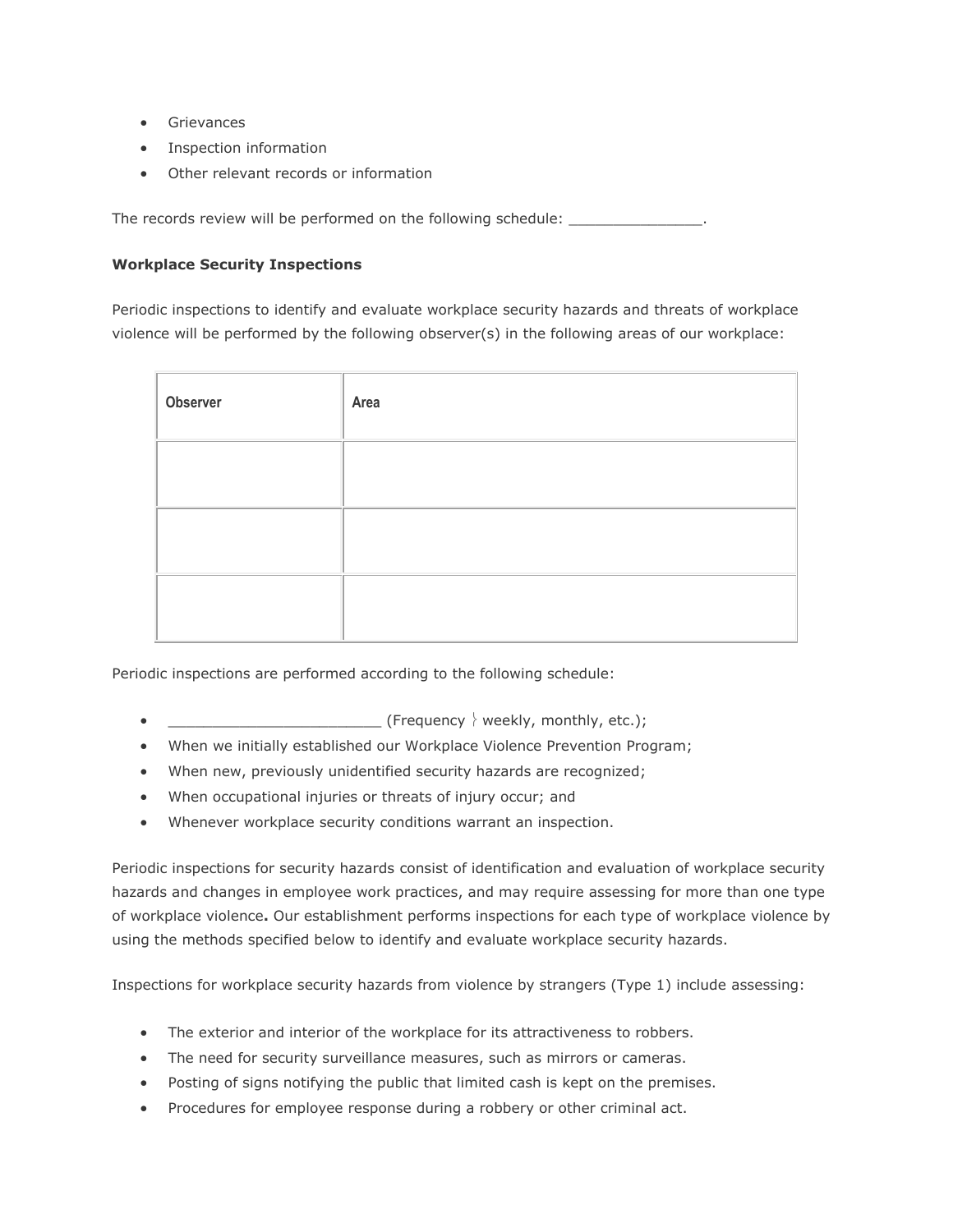- Procedures for reporting suspicious persons or activities.
- Posting of emergency telephone numbers for law enforcement, fire and medical services where employees have access to a telephone with an outside line.
- Limiting the amount of cash on hand and using time access safes for large bills.
- Staffing levels during evening hours of operation and at other high risk times.
- The use of work practices such as "buddy" systems, as appropriate, for identified risks (e.g., walking employees to their cars or mass transit stops at the end of the work day).
- Adequacy of lighting and security for designated parking lots or areas.
- $\bullet$  Other:

Inspections for workplace security hazards from violence by customers or clients (Type 2) include assessing:

- o Access to, and freedom of movement within, the workplace.
- o Adequacy of workplace security systems, such as door locks, security windows, physical barriers and restraint systems.
- $\circ$  Frequency and severity of threatening or hostile situations that may lead to violent acts by persons who are service recipients of our establishment.
- o Employees� skill in safely handling threatening or hostile service recipients.
- o Effectiveness of systems and procedures to warn others of a security danger or to summon assistance, e.g. alarms or panic buttons.
- $\circ$  The use of work practices such as "buddy" systems, as appropriate, for identified risks (e.g., walking employees to their cars or mass transit stops at the end of the work day).
- o Adequacy of lighting and security for designated parking lots or areas.
- o The availability of employee escape routes.
- $\circ$  Other:

Inspections for workplace security hazards from violence by co-workers (Type 3) include assessing:

- How well our establishment  $\circ$ s anti-violence policy has been communicated to employees, supervisors and managers.
- How well our establishment  $\hat{\phi}$ s management and employees communicate with each other.
- How well our employees, supervisors and managers know the warning signs of potential workplace violence.
- Access to, and freedom of movement within, the workplace by non-employees, specifically recently discharged employees.
- Frequency and severity of employee-reported threats of physical or verbal abuse by managers, supervisors or other employees.
- Any prior violent acts, threats of physical violence, verbal abuse, property damage or other signs of strain or pressure in the workplace.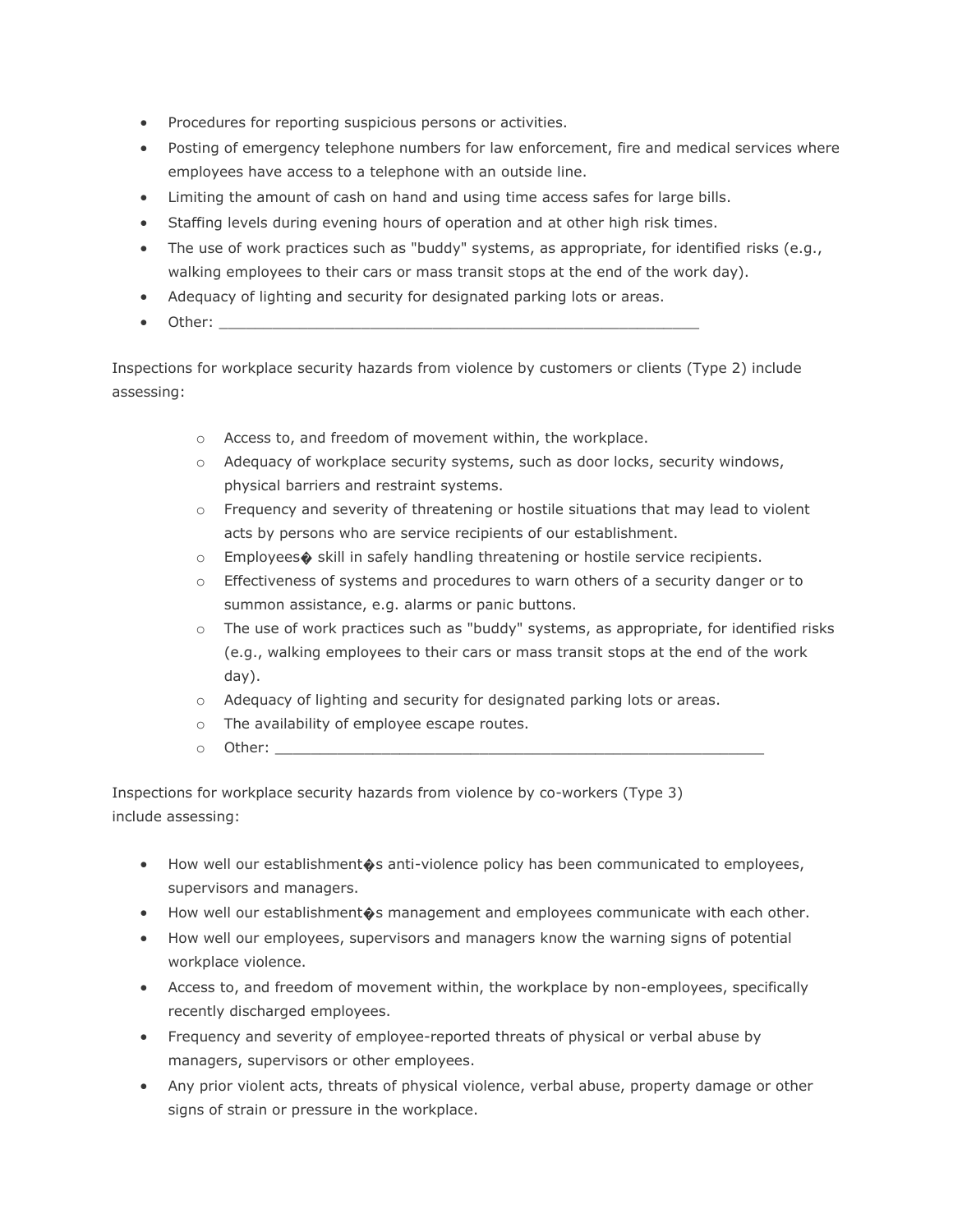- **Employee disciplinary and discharge procedures.**
- $\bullet$  Other:

Inspection for workplace security hazards from violence by personal relations include assessing:

- $\circ$  Access to, and freedom of movement within, the workplace by non-employees, specifically personal relations with whom one of our employee  $\bullet$ s is having a dispute.
- o Frequency and severity of employee-reported threats of physical or verbal abuse which may lead to violent acts by a personal relation.
- o Adequacy of workplace security systems, such as door locks, security windows, and physical barriers.
- o Any prior violent acts, threats of physical violence, verbal abuse, property damage or other signs.
- $\circ$  The use of work practices such as "buddy" systems, as appropriate, for identified risks (e.g., walking employees to their cars or mass transit stops at the end of the work day).
- o Adequacy of lighting and security for designated parking lots or areas.
- o Warnings or police involvement to remove personal relations of employees from the worksite and effectiveness of restraining orders.

### **Workplace Survey**

Under the direction of the Workplace Violence Prevention Administrator & Group, we distributed a survey among all of our employees to identify any additional issues that were not noted in the records review or the security inspection. See a [sample survey.](http://www.oshatrain.org/courses/pages/120esha.html)

#### **Final Recommendations**

Based on the records review, workplace security inspections and workplace survey, the Workplace Violence Prevention Group has identified the following issues that need to be addressed:

 $\_$  ,  $\_$  ,  $\_$  ,  $\_$  ,  $\_$  ,  $\_$  ,  $\_$  ,  $\_$  ,  $\_$  ,  $\_$  ,  $\_$  ,  $\_$  ,  $\_$  ,  $\_$  ,  $\_$  ,  $\_$  ,  $\_$  ,  $\_$  ,  $\_$  ,  $\_$  ,  $\_$  ,  $\_$  ,  $\_$  ,  $\_$  ,  $\_$  ,  $\_$  ,  $\_$  ,  $\_$  ,  $\_$  ,  $\_$  ,  $\_$  ,  $\_$  ,  $\_$  ,  $\_$  ,  $\_$  ,  $\_$  ,  $\_$  ,

 $\_$  ,  $\_$  ,  $\_$  ,  $\_$  ,  $\_$  ,  $\_$  ,  $\_$  ,  $\_$  ,  $\_$  ,  $\_$  ,  $\_$  ,  $\_$  ,  $\_$  ,  $\_$  ,  $\_$  ,  $\_$  ,  $\_$  ,  $\_$  ,  $\_$  ,  $\_$  ,  $\_$  ,  $\_$  ,  $\_$  ,  $\_$  ,  $\_$  ,  $\_$  ,  $\_$  ,  $\_$  ,  $\_$  ,  $\_$  ,  $\_$  ,  $\_$  ,  $\_$  ,  $\_$  ,  $\_$  ,  $\_$  ,  $\_$  ,

 $\mathcal{L}_\text{max} = \mathcal{L}_\text{max} = \mathcal{L}_\text{max} = \mathcal{L}_\text{max} = \mathcal{L}_\text{max} = \mathcal{L}_\text{max} = \mathcal{L}_\text{max} = \mathcal{L}_\text{max} = \mathcal{L}_\text{max} = \mathcal{L}_\text{max} = \mathcal{L}_\text{max} = \mathcal{L}_\text{max} = \mathcal{L}_\text{max} = \mathcal{L}_\text{max} = \mathcal{L}_\text{max} = \mathcal{L}_\text{max} = \mathcal{L}_\text{max} = \mathcal{L}_\text{max} = \mathcal{$ 

 $\mathcal{L}_\mathcal{L}$  , and the set of the set of the set of the set of the set of the set of the set of the set of the set of the set of the set of the set of the set of the set of the set of the set of the set of the set of th

 $\_$  ,  $\_$  ,  $\_$  ,  $\_$  ,  $\_$  ,  $\_$  ,  $\_$  ,  $\_$  ,  $\_$  ,  $\_$  ,  $\_$  ,  $\_$  ,  $\_$  ,  $\_$  ,  $\_$  ,  $\_$  ,  $\_$  ,  $\_$  ,  $\_$  ,  $\_$  ,  $\_$  ,  $\_$  ,  $\_$  ,  $\_$  ,  $\_$  ,  $\_$  ,  $\_$  ,  $\_$  ,  $\_$  ,  $\_$  ,  $\_$  ,  $\_$  ,  $\_$  ,  $\_$  ,  $\_$  ,  $\_$  ,  $\_$  ,

 $\_$  ,  $\_$  ,  $\_$  ,  $\_$  ,  $\_$  ,  $\_$  ,  $\_$  ,  $\_$  ,  $\_$  ,  $\_$  ,  $\_$  ,  $\_$  ,  $\_$  ,  $\_$  ,  $\_$  ,  $\_$  ,  $\_$  ,  $\_$  ,  $\_$  ,  $\_$  ,  $\_$  ,  $\_$  ,  $\_$  ,  $\_$  ,  $\_$  ,  $\_$  ,  $\_$  ,  $\_$  ,  $\_$  ,  $\_$  ,  $\_$  ,  $\_$  ,  $\_$  ,  $\_$  ,  $\_$  ,  $\_$  ,  $\_$  ,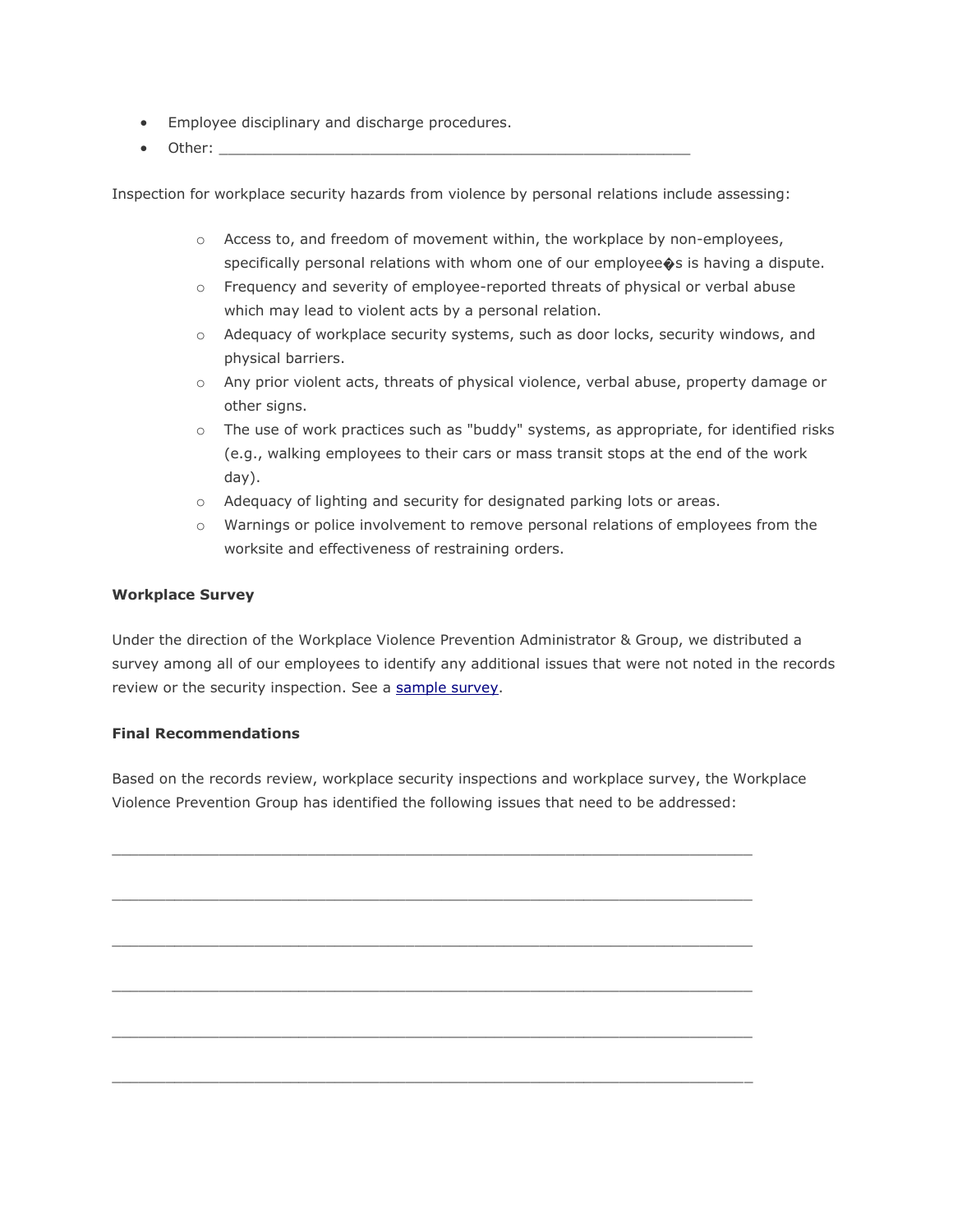# **Workplace Hazard Control and Prevention**

In order to reduce the risk of workplace violence, the following measures have been recommended:

 $\_$  ,  $\_$  ,  $\_$  ,  $\_$  ,  $\_$  ,  $\_$  ,  $\_$  ,  $\_$  ,  $\_$  ,  $\_$  ,  $\_$  ,  $\_$  ,  $\_$  ,  $\_$  ,  $\_$  ,  $\_$  ,  $\_$  ,  $\_$  ,  $\_$  ,  $\_$  ,  $\_$  ,  $\_$  ,  $\_$  ,  $\_$  ,  $\_$  ,  $\_$  ,  $\_$  ,  $\_$  ,  $\_$  ,  $\_$  ,  $\_$  ,  $\_$  ,  $\_$  ,  $\_$  ,  $\_$  ,  $\_$  ,  $\_$  ,

 $\_$  ,  $\_$  ,  $\_$  ,  $\_$  ,  $\_$  ,  $\_$  ,  $\_$  ,  $\_$  ,  $\_$  ,  $\_$  ,  $\_$  ,  $\_$  ,  $\_$  ,  $\_$  ,  $\_$  ,  $\_$  ,  $\_$  ,  $\_$  ,  $\_$  ,  $\_$  ,  $\_$  ,  $\_$  ,  $\_$  ,  $\_$  ,  $\_$  ,  $\_$  ,  $\_$  ,  $\_$  ,  $\_$  ,  $\_$  ,  $\_$  ,  $\_$  ,  $\_$  ,  $\_$  ,  $\_$  ,  $\_$  ,  $\_$  ,

 $\_$  ,  $\_$  ,  $\_$  ,  $\_$  ,  $\_$  ,  $\_$  ,  $\_$  ,  $\_$  ,  $\_$  ,  $\_$  ,  $\_$  ,  $\_$  ,  $\_$  ,  $\_$  ,  $\_$  ,  $\_$  ,  $\_$  ,  $\_$  ,  $\_$  ,  $\_$  ,  $\_$  ,  $\_$  ,  $\_$  ,  $\_$  ,  $\_$  ,  $\_$  ,  $\_$  ,  $\_$  ,  $\_$  ,  $\_$  ,  $\_$  ,  $\_$  ,  $\_$  ,  $\_$  ,  $\_$  ,  $\_$  ,  $\_$  ,

 $\_$  ,  $\_$  ,  $\_$  ,  $\_$  ,  $\_$  ,  $\_$  ,  $\_$  ,  $\_$  ,  $\_$  ,  $\_$  ,  $\_$  ,  $\_$  ,  $\_$  ,  $\_$  ,  $\_$  ,  $\_$  ,  $\_$  ,  $\_$  ,  $\_$  ,  $\_$  ,  $\_$  ,  $\_$  ,  $\_$  ,  $\_$  ,  $\_$  ,  $\_$  ,  $\_$  ,  $\_$  ,  $\_$  ,  $\_$  ,  $\_$  ,  $\_$  ,  $\_$  ,  $\_$  ,  $\_$  ,  $\_$  ,  $\_$  ,

 $\mathcal{L}_\mathcal{L}$  , and the contribution of the contribution of the contribution of the contribution of the contribution of the contribution of the contribution of the contribution of the contribution of the contribution of

 $\mathcal{L}_\mathcal{L}$  , and the set of the set of the set of the set of the set of the set of the set of the set of the set of the set of the set of the set of the set of the set of the set of the set of the set of the set of th

 $\_$  ,  $\_$  ,  $\_$  ,  $\_$  ,  $\_$  ,  $\_$  ,  $\_$  ,  $\_$  ,  $\_$  ,  $\_$  ,  $\_$  ,  $\_$  ,  $\_$  ,  $\_$  ,  $\_$  ,  $\_$  ,  $\_$  ,  $\_$  ,  $\_$  ,  $\_$  ,  $\_$  ,  $\_$  ,  $\_$  ,  $\_$  ,  $\_$  ,  $\_$  ,  $\_$  ,  $\_$  ,  $\_$  ,  $\_$  ,  $\_$  ,  $\_$  ,  $\_$  ,  $\_$  ,  $\_$  ,  $\_$  ,  $\_$  ,

 $\_$  ,  $\_$  ,  $\_$  ,  $\_$  ,  $\_$  ,  $\_$  ,  $\_$  ,  $\_$  ,  $\_$  ,  $\_$  ,  $\_$  ,  $\_$  ,  $\_$  ,  $\_$  ,  $\_$  ,  $\_$  ,  $\_$  ,  $\_$  ,  $\_$  ,  $\_$  ,  $\_$  ,  $\_$  ,  $\_$  ,  $\_$  ,  $\_$  ,  $\_$  ,  $\_$  ,  $\_$  ,  $\_$  ,  $\_$  ,  $\_$  ,  $\_$  ,  $\_$  ,  $\_$  ,  $\_$  ,  $\_$  ,  $\_$  ,

 $\_$  ,  $\_$  ,  $\_$  ,  $\_$  ,  $\_$  ,  $\_$  ,  $\_$  ,  $\_$  ,  $\_$  ,  $\_$  ,  $\_$  ,  $\_$  ,  $\_$  ,  $\_$  ,  $\_$  ,  $\_$  ,  $\_$  ,  $\_$  ,  $\_$  ,  $\_$  ,  $\_$  ,  $\_$  ,  $\_$  ,  $\_$  ,  $\_$  ,  $\_$  ,  $\_$  ,  $\_$  ,  $\_$  ,  $\_$  ,  $\_$  ,  $\_$  ,  $\_$  ,  $\_$  ,  $\_$  ,  $\_$  ,  $\_$  ,

 $\mathcal{L}_\mathcal{L}$  , and the set of the set of the set of the set of the set of the set of the set of the set of the set of the set of the set of the set of the set of the set of the set of the set of the set of the set of th

Engineering Controls and Building or Work Area Design:

Workplace Practices:

Management has instituted the following as a result of the workplace violence hazard assessment and the recommendations made by the Workplace Violence Prevention Group:

These changes were completed on *(date).*

Policies and procedures developed as a result of the Workplace Violence Prevention Group $\hat{\phi}$ s recommendations:

 $\_$  ,  $\_$  ,  $\_$  ,  $\_$  ,  $\_$  ,  $\_$  ,  $\_$  ,  $\_$  ,  $\_$  ,  $\_$  ,  $\_$  ,  $\_$  ,  $\_$  ,  $\_$  ,  $\_$  ,  $\_$  ,  $\_$  ,  $\_$  ,  $\_$  ,  $\_$  ,  $\_$  ,  $\_$  ,  $\_$  ,  $\_$  ,  $\_$  ,  $\_$  ,  $\_$  ,  $\_$  ,  $\_$  ,  $\_$  ,  $\_$  ,  $\_$  ,  $\_$  ,  $\_$  ,  $\_$  ,  $\_$  ,  $\_$  ,

 $\_$  ,  $\_$  ,  $\_$  ,  $\_$  ,  $\_$  ,  $\_$  ,  $\_$  ,  $\_$  ,  $\_$  ,  $\_$  ,  $\_$  ,  $\_$  ,  $\_$  ,  $\_$  ,  $\_$  ,  $\_$  ,  $\_$  ,  $\_$  ,  $\_$  ,  $\_$  ,  $\_$  ,  $\_$  ,  $\_$  ,  $\_$  ,  $\_$  ,  $\_$  ,  $\_$  ,  $\_$  ,  $\_$  ,  $\_$  ,  $\_$  ,  $\_$  ,  $\_$  ,  $\_$  ,  $\_$  ,  $\_$  ,  $\_$  ,

 $\_$  ,  $\_$  ,  $\_$  ,  $\_$  ,  $\_$  ,  $\_$  ,  $\_$  ,  $\_$  ,  $\_$  ,  $\_$  ,  $\_$  ,  $\_$  ,  $\_$  ,  $\_$  ,  $\_$  ,  $\_$  ,  $\_$  ,  $\_$  ,  $\_$  ,  $\_$  ,  $\_$  ,  $\_$  ,  $\_$  ,  $\_$  ,  $\_$  ,  $\_$  ,  $\_$  ,  $\_$  ,  $\_$  ,  $\_$  ,  $\_$  ,  $\_$  ,  $\_$  ,  $\_$  ,  $\_$  ,  $\_$  ,  $\_$  ,

**Training and Instruction**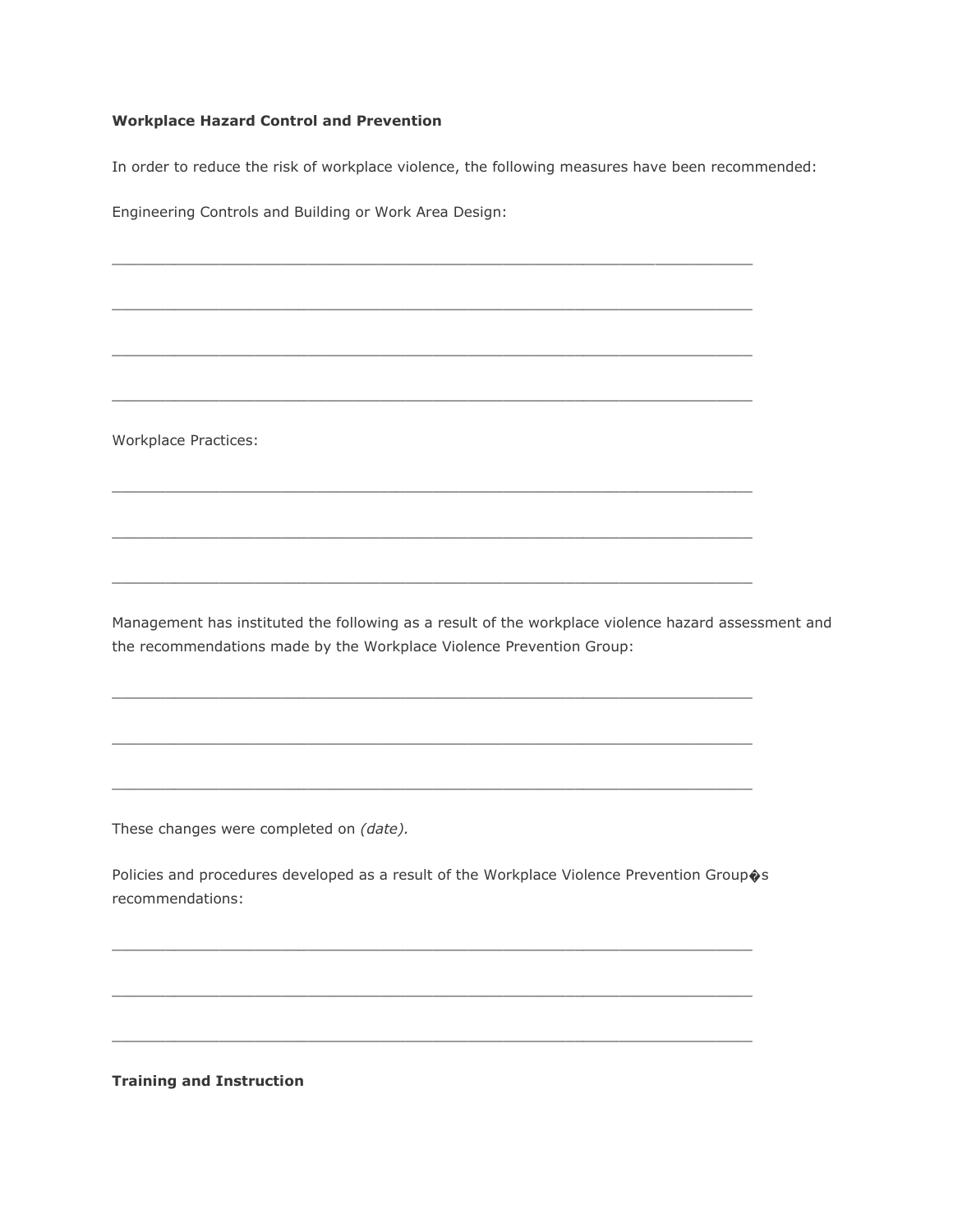We have established the following policy on training all employees with respect to workplace violence and security.

All employees, including managers and supervisors, shall have training and instruction on general and job-specific workplace security practices**.** Training and instruction shall be provided when the Workplace Violence Prevention Program is first established and periodically thereafter**.** Training shall be provided to all new employees and to other employees for whom training has not previously been provided. It shall also be provided to all employees, supervisors, and managers given new job Exercises for which specific workplace security training for the job Exercise has not previously been provided. Additional training and instruction will be provided to all personnel whenever the employer is made aware of new or previously unrecognized security hazards.

General workplace violence and security training and instruction includes, but is not limited to, the following:

- Explanation of the Workplace Violence Prevention Program including measures for reporting any violent acts or threats of violence.
- Recognition of workplace security hazards including the risk factors associated with the four types of violence.
- Measures to prevent workplace violence, including procedures for reporting workplace security hazards or threats to managers and supervisors.
- Ways to defuse hostile or threatening situations.
- Measures to summon others for assistance.
- **Employee routes of escape.**
- Notification of law enforcement authorities when a criminal act may have occurred.
- Emergency medical care provided in the event of any violent act upon an employee.
- Post-event trauma counseling for those employees desiring such assistance.

In addition, we provide specific instructions to all employees regarding workplace security hazards unique to their job Exercise, to the extent that such information was not already covered in other training.

We have chosen the following items for training and instruction for managers, supervisors and employees:

- Crime awareness.
- Location and operation of alarm systems, panic buttons and other protective devices.
- Communication procedures.
- Proper work practices for specific workplace activities, occupations or Exercises, such as late night retail sales, taxi-cab driver, security guard, law enforcement, health care, public transportation, etc.
- Self-protection.